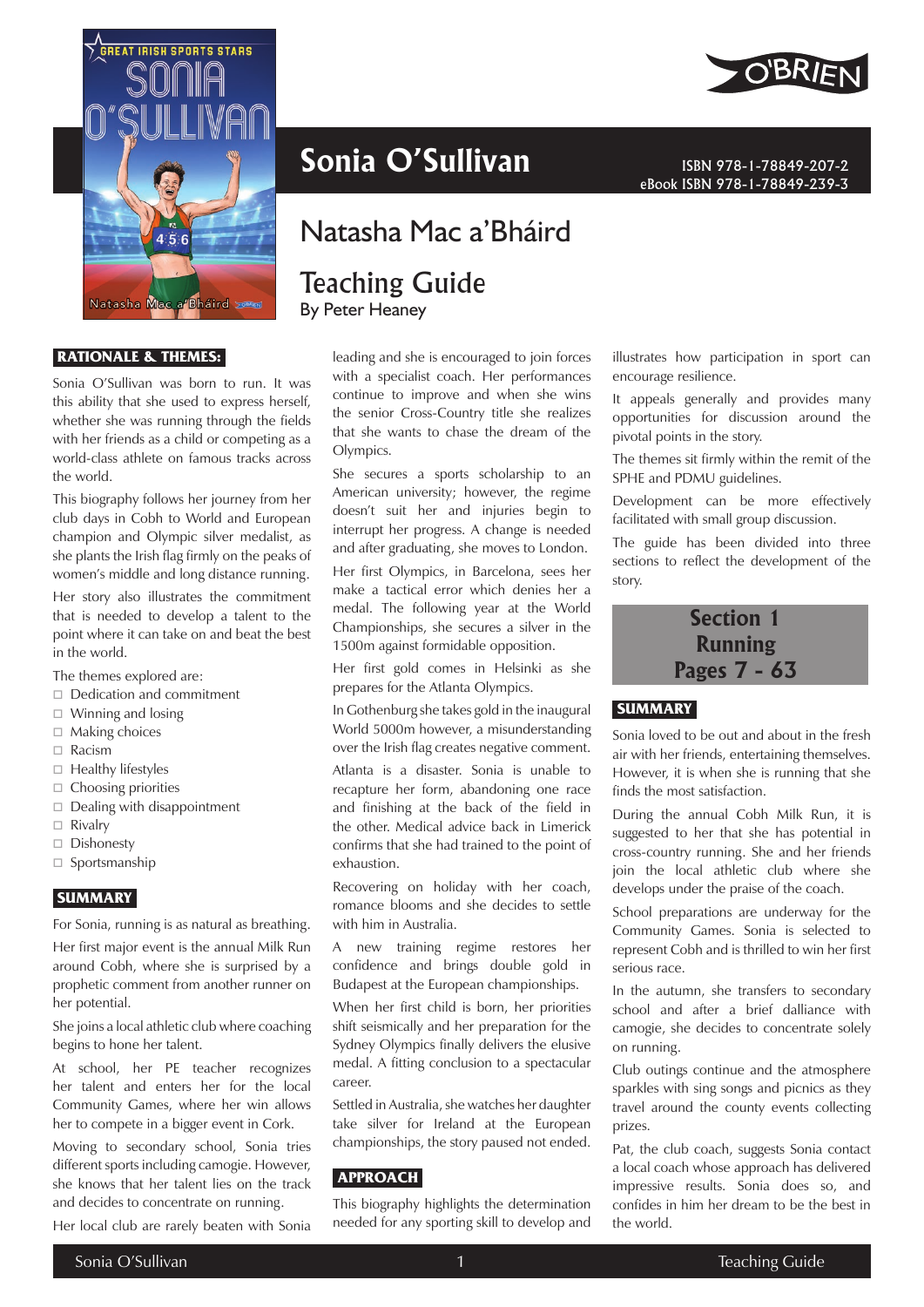A flaw is revealed when she hides symptoms of being unwell in order to continue training and compete. Fortune smiles on her this time and she takes the Munster Under-14 schools title, irritated that there is no national event in this category.

A club outing to the running track in Santry provides another harvest of medals and an opportunity for high spirits with water balloons at their hotel.

Her coach enters her in the National Junior Cross-Country event and despite his reservations she also enters for the main event, determined to measure herself against the best in the country.

Her win in both events catapults her into the public eye and during the post-race interview she declares her dream to run for Ireland in the Olympics.

#### **DISCUSSION POINTS**

- *(Read pp 8-9)***:** Sonia and her friends play a game of knocking on doors and then running away. The girls think it fun, however, the people who live in the houses are annoyed and think it selfish. Who is right? Should the girls be more considerate or should the homeowners be more tolerant?
- *(Read pp46-51):* Sonia hides being unwell in case her mum stops her from training. Is this a sensible attitude? Does competition encourage us to make foolish decisions or is risking your health part of the price of success? Why are people willing to take these chances with their health?
- *(Read pp53-55):* Sonia and her friends have a plan to cheat the train company out of the price of three tickets so that they can buy sweets. Is this stealing? Is some dishonesty acceptable if no one is hurt or if the amount is trivial? Is it only theft if a large amount is involved?
- *(Read pp59-60):* At Thurles Sonia is devastated to lose and is only content when she finally beats Anita. Should running only be about winning? If you know that you are not going to win, why would you want to compete? What other benefits are there in competition and why are these not rewarded nor recognized?

#### **ACTIVITIES**

#### **1. Happiest (Read p7)**

Sonia is happiest when she is outdoors playing with her friends.

Describe the activity that makes you happiest.

Use the 5xW & H (*who, what, when, where, why & how*) template to share the details of the activity; who you share it with and explain why it makes you so happy.

#### **2. The Milk Run (Read pp11-13)**

The Cobh event is a run not a race and all the competitors get a certificate on completion.

The organizers want to know what the competitors think of this.

They have a large sheet of paper at the end of the race headed RACE or RUN and have asked the competitors to add their preference for next year with an explanation.

Make a copy of Sonia's entry.

Now add three more entries for each of the choices. What would your entry be?

[irishtimes.com/sport/sonia-o-sullivan](https://www.irishtimes.com/sport/sonia-o-sullivan-what-s-the-motivation-behind-a-charity-run-1.3938435)[what-s-the-motivation-behind-a-charity](https://www.irishtimes.com/sport/sonia-o-sullivan-what-s-the-motivation-behind-a-charity-run-1.3938435)[run-1.3938435](https://www.irishtimes.com/sport/sonia-o-sullivan-what-s-the-motivation-behind-a-charity-run-1.3938435)

## **3. Glowing (Read p15)**

Sonia glows when the coach praises her. Praise is important in the development of any skill.

Create two lists of comments; one that coaches should use frequently and one that they should avoid.

If the coach needs to give advice, create a list of positive comments they could use. [sportireland.ie/sites/default/files/2019-10/](https://www.sportireland.ie/sites/default/files/2019-10/coaching-ireland-fact-sheet-2-a5.pdf) [coaching-ireland-fact-sheet-2-a5.pdf](https://www.sportireland.ie/sites/default/files/2019-10/coaching-ireland-fact-sheet-2-a5.pdf) [icoachkids.eu/\\_assets/files/documents/](https://www.icoachkids.eu/_assets/files/documents/motivation/coaching-ireland-coaching-children-successfully.pdf) [motivation/coaching-ireland-coaching](https://www.icoachkids.eu/_assets/files/documents/motivation/coaching-ireland-coaching-children-successfully.pdf)[children-successfully.pdf](https://www.icoachkids.eu/_assets/files/documents/motivation/coaching-ireland-coaching-children-successfully.pdf)

## **4. Camogie is best (Read pp32-33)**

Sonia decides that she prefers running and makes negative comments about camogie.

How might an enthusiastic camogie player respond to these comments?

What sort of comments might they make about running?

Create the response they might make to Sonia about running.

### **5. A Winning Feeling (Read p36)**

Sonia loves being part of a winning team, however, she struggles to express what a winning feeling is like.

Create an exciting poster using lots of images and similes / metaphors to describe the feeling for someone who has never experienced it.

[bbc.co.uk/bitesize/articles/zkygrj6](https://www.bbc.co.uk/bitesize/articles/zkygrj6) [examples.yourdictionary.com/metaphor](https://examples.yourdictionary.com/metaphor-examples-for-kids.html)[examples-for-kids.html](https://examples.yourdictionary.com/metaphor-examples-for-kids.html)

## **6. An Athlete's Diet (Read pp38-39)**

When the girls want to stop at the chip shop, Pat reminds them that they are athletes.

That evening, he decides that he needs to create a chart that will show them easily what foods they should eat and what foods they should avoid. Can you help him?

In groups decide on a clear attractive format for the chart and include the information you think is necessary for them to have.

[healthpromotion.ie/hp-files/docs/](https://www.healthpromotion.ie/hp-files/docs/HPM00796.pdf) [HPM00796.pdf](https://www.healthpromotion.ie/hp-files/docs/HPM00796.pdf)

[irishheart.ie/your-health/ways-to-live-better/](https://irishheart.ie/your-health/ways-to-live-better/healthy-eating/) [healthy-eating/](https://irishheart.ie/your-health/ways-to-live-better/healthy-eating/)

#### **7. Dear Sir (Read pp53-57)**

The hotel manager writes to the athletic club to complain about their behaviour and damage that the girls caused in the hotel.

When the committee speak to Mrs. Murphy they decide to provide a list of DOs and DON'Ts for anyone supervising runners overnight.

Create a copy of the hotel's letter of complaint and the committee's reply along with their guidance for future trips.

# **Section 2 Olympic Disaster Pages 64 - 125**

### **SUMMARY**

The Leaving Cert. signals the end of secondary school and Sonia secures a sports scholarship to Villanova University in Philadelphia to study and also to take her running career to the next level.

The Villanova regime doesn't suit Sonia and injuries become a regular occurrence.

Finishing her degree, she decides to move to London, ready to challenge seriously to be a successful professional athlete.

Barcelona is Sonia's first Olympics; however, tactical immaturity denies her a medal and she vows to return better prepared.

The following year, 1993, the World Championships are held in Stuttgart and Sonia's racing form looks promising. However, in the 3000m, the Chinese athletes run as a team, taking all the medals while Sonia's inexperience relegates her again to a bitter fourth place.

Determined not to be outwitted again, she enters for the 1500m and takes the silver, splitting the Chinese team in the process. She is overjoyed.

1994 sees Sonia's athletics star in the ascendant and she records her fastest times in the 3000m and the 1500m.

At the European Championships in Helsinki she finally translates her potential into gold in the 3000m. She is on top of the world.

Back in London, she eases herself into a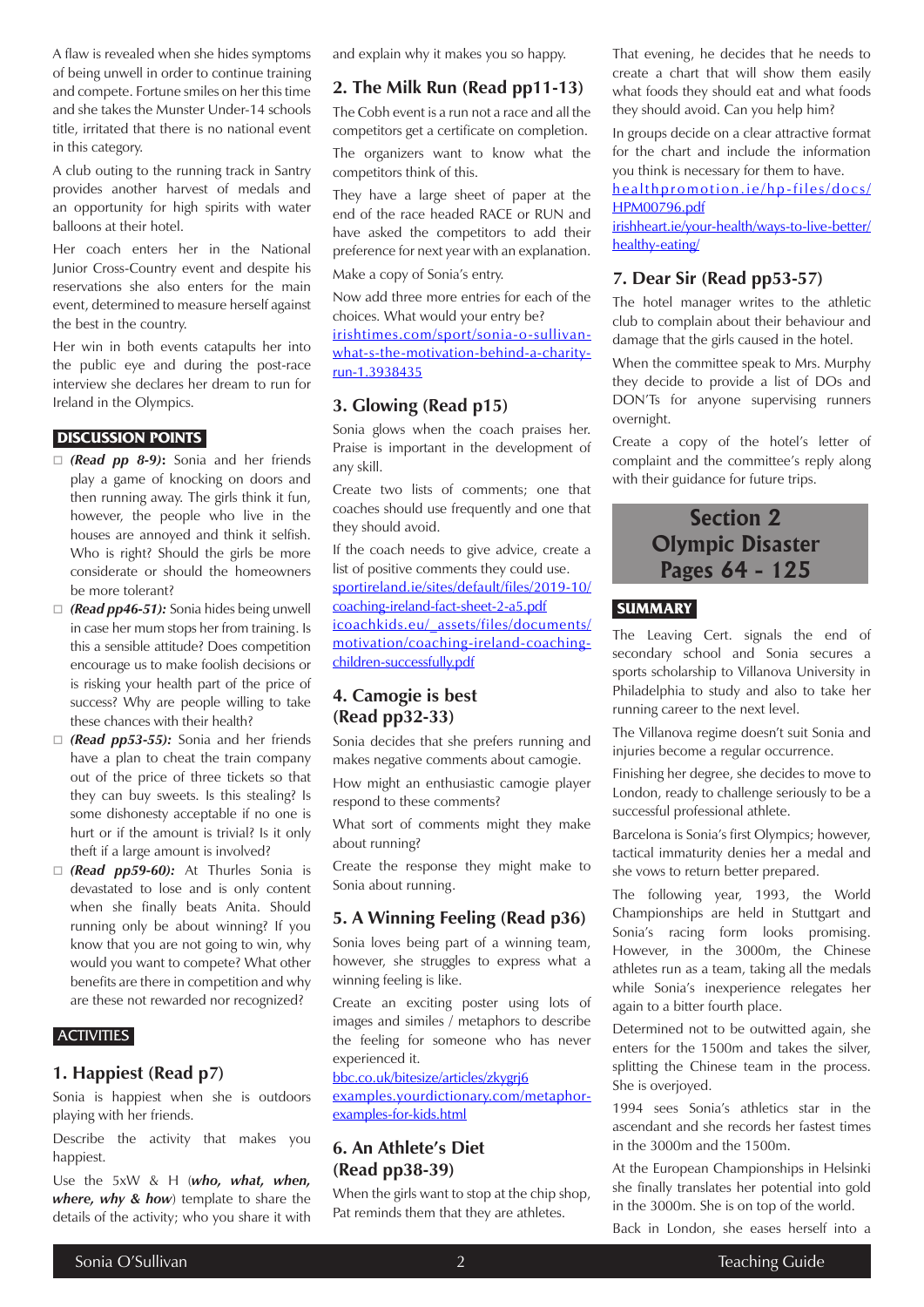comfortable training community to prepare for the 1995 World Championships in Gothenburg.

She decides to enter for the inaugural 5000m and after a tactically brilliant race, she crosses the line in gold position.

Celebrating after the race, she has a faux pas with an Irish flag and relies on John Treacy to rescue her from a PR disaster during an RTÉ post-race interview.

A successful series of races leads her to a second Olympic appearance at Atlanta. There are great expectations for this appearance, however, failure to appreciate the strain she has endured and her exhaustion from the regime she has been following sees her crash to complete disaster in both events.

## DISCUSSION POINTS

- *(Read pp71-72)***:** Sonia is on a sport's scholarship at Villanova. Her college pays her fees and she has to win races for them. Why is success so important for them that they have to pay athletes from across the world to come there? Is this a fair way to choose their students?
- *(Read pp95-98):* Why did the crowd react this way to the Chinese team. Were they being racist? Did Liu Dong deserve to be applauded? How might she have felt about the crowd's reaction?
- *(Read pp99-102):* Sonia's winning time is 8:31.84. In some races, the athletes' times are separated by hundredths of a second. This is a fraction of the time for a heartbeat. Can someone really be called a winner / runner-up when they are separated by less than a heartbeat? In some cases, cameras are needed to separate them because we are unable to even see the differences. How can this be fair?
- *(Read pp97-98 & 110*): After winning, Sonia is expected to go on a lap of honour and wave to everyone. Why do the fans want her to do this? They have been entertained by watching the race. She is only able to recognize who is Irish from the flag they carry. Why does she need to run around the track waving to strangers?
- *(Read pp110-111)*: Sonia doesn't carry a large Irish flag around the track and this provokes a lot of negative comments. Why does she need to signal her Irish identity in this way? Is this really a sincere thing to do or just something that is expected?

## **ACTIVITIES**

#### **1. Good Luck (Read p66)**

When Sonia opens her suitcase that night in Villanova, she discovers a card from her family.

Her mum, dad and sister have added comments, pictures and cheerful advice to help her settle in.

Make a copy of the card.

## **2. Yearbook (Read p75)**

It is customary for every new student to enter a short statement about themselves for the college yearbook. The statement explains who they are, what their ambitions are and what they think that they will be able to contribute to the college community.

Help Sonia to write her statement for the yearbook?

## **3. Team Ireland (Read pp79-80)**

For every Olympics, the Olympic Federation of Ireland design a new kit for the Irish Team.

This time they have asked schools to suggest a design for the athletes for the next Olympics.

In groups, design a complete outfit for the team.

What items should be included in the kit? Should the kit be identical for male and female athletes?

Apart from colours, can you design a logo that best represents the ambitions of Team Ireland?

#### [olympics.ie](https://olympics.ie)

#### **4. The Race (Read pp83-84)**

As the runners come off the final bend with the finish in sight, Sonia is leading. However, on the straight she is passed by two Russians and a Canadian and finishes a disappointing fourth.

Imagine that you are in the commentary box listening to the commentaries.

Make a copy of the commentaries from the Russian, Canadian and Irish reporters.

Create it as three separate podcasts covering the last 10 seconds of the race.

## **5. 4th Place (Read p92)**

At Stuttgart, Sonia finishes fourth again and realizes that the feeling is hard to explain to someone who has never experienced it before.

That night she decides to write a short haiku poem to describe her feeling of disappointment at missing a medal by such a slim margin.

Help her to write the poem?

[irishhaiku.webs.com](https://irishhaiku.webs.com)

[imaginationsoup.net/teach-your-child-how](https://imaginationsoup.net/teach-your-child-how-to-write-a-haiku/)[to-write-a-haiku/](https://imaginationsoup.net/teach-your-child-how-to-write-a-haiku/)

[poetry4kids.com/lessons/how-to-write-a](https://www.poetry4kids.com/lessons/how-to-write-a-haiku/)[haiku/](https://www.poetry4kids.com/lessons/how-to-write-a-haiku/)

#### **5. Insult (Read pp95-98)**

Watching the race, the reporter from the *China Daily* news agency initially feels great pride at the Chinese runners winning, then outrage at the way the crowd responded to Liu Dong's lap of honour and their interference with the coach Ma Junren.

He writes a blistering report for the paper accusing them of great discourtesy and racism.

Make a copy of his report and the headline he used.

#### **6. Atlanta (Read pp119-120)**

When Sonia abandoned her race, everyone was shocked.

Everyone wondered what had happened and why she had done it.

It was front-page headline news both in Ireland and globally.

In groups create a copy of those headlines and opening comments from both the sports and news reports and paste them as a collage on a large sheet of paper.

How will the news and sports headlines and reporting be different?

## **Section 3 Passing the Baton Pages 126 - 180**

#### **SUMMARY**

After Atlanta, Sonia seeks answers from the National Coaching Centre in Limerick. The answer is simple, she needs a rest. She has become close to her coach, Nic , and romance has bloomed. After another lacklustre performance in Athens, they decide to take a holiday together in Sicily.

A new, less intense training regime begins to show results and she decides to enter the World Cross Country Championships in Marrakech. Despite her coach's reservations, she enters for both races and harvests twin golds. She is back at centre stage.

Her homecoming to Cobh is joyous and she opts to run in a charity race instead of the traditional open-top bus celebration.

As the European Championships approach she is tempted to enter the 10,000m, a distance she has never raced before. Not only does she take the gold there, but she also takes gold in the 5000m. All the disappointment from Atlanta is now in the past.

Living in Australia and pregnant with their first child, her life takes a new rhythm. She resumes training gradually and enjoys jogging while pushing the pram.